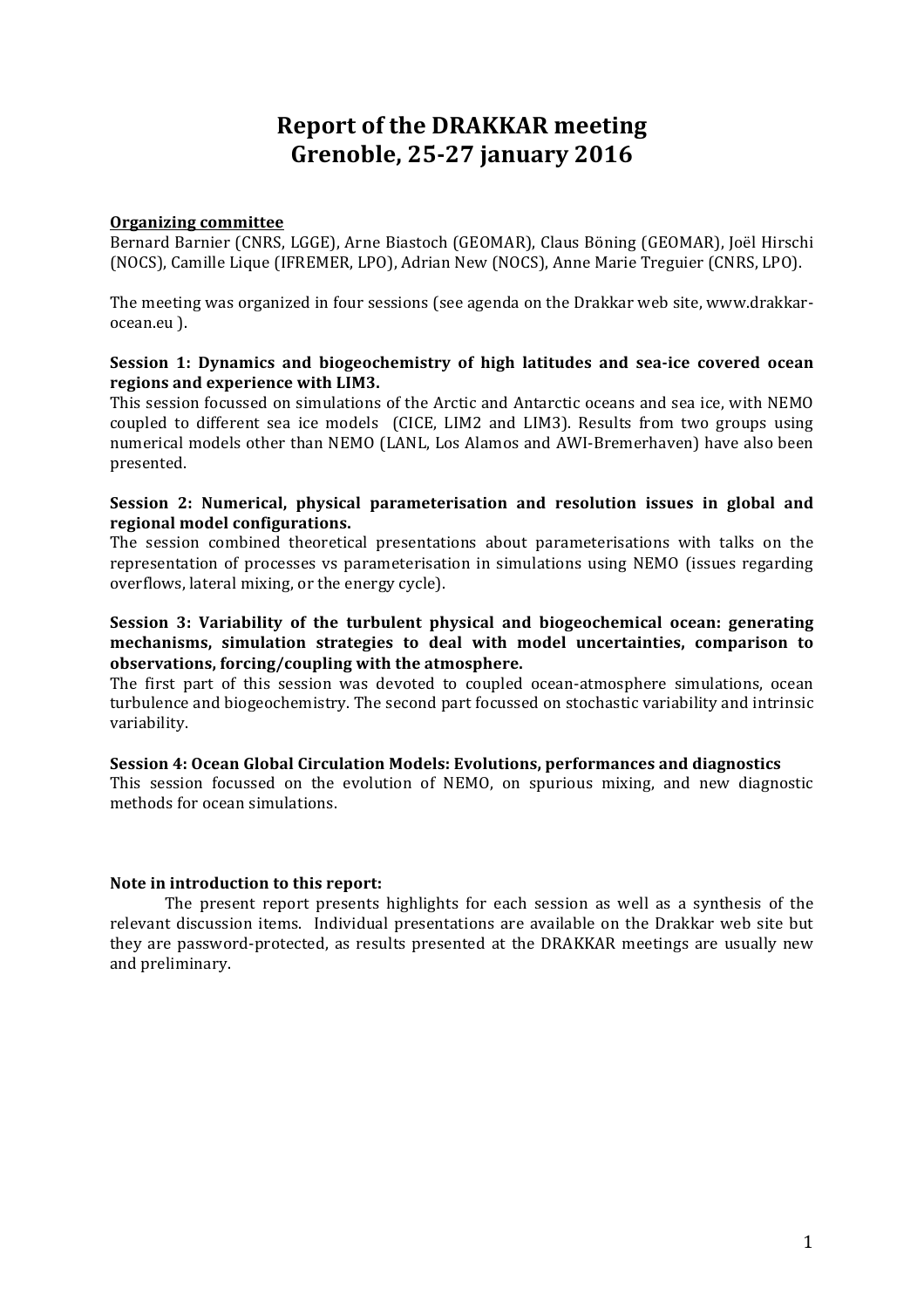# **Table of contents**

|              |                                                                                                 | 1. Dynamics and biogeochemistry of high latitudes and sea-ice covered ocean |  |
|--------------|-------------------------------------------------------------------------------------------------|-----------------------------------------------------------------------------|--|
|              |                                                                                                 |                                                                             |  |
|              | 1.1                                                                                             |                                                                             |  |
|              | 1.2                                                                                             |                                                                             |  |
| $\mathbf{2}$ |                                                                                                 | Numerical, physical parameterisation and resolution issues in global and    |  |
|              |                                                                                                 |                                                                             |  |
|              | 2.1                                                                                             |                                                                             |  |
|              | 2.2                                                                                             |                                                                             |  |
| 3            |                                                                                                 |                                                                             |  |
|              | 3.1                                                                                             | Session summary part 1: variability, coupling, biogeochemistry 10           |  |
|              | 3.2                                                                                             |                                                                             |  |
|              | 3.3                                                                                             |                                                                             |  |
|              | 3.4                                                                                             |                                                                             |  |
|              | $\overline{4}$<br>Ocean Global Circulation Models: Evolutions, performances and diagnostics. 12 |                                                                             |  |
|              | 4.1                                                                                             |                                                                             |  |
|              | 4.2                                                                                             |                                                                             |  |
| $5^{\circ}$  |                                                                                                 |                                                                             |  |
|              | 5.1                                                                                             |                                                                             |  |
|              | 5.2                                                                                             |                                                                             |  |
|              | 5.3                                                                                             |                                                                             |  |
|              | 5.4                                                                                             |                                                                             |  |
|              | 5.5                                                                                             |                                                                             |  |
|              | 5.6                                                                                             |                                                                             |  |
| 6            |                                                                                                 |                                                                             |  |
|              | 6.1                                                                                             |                                                                             |  |
|              | 6.2                                                                                             |                                                                             |  |
|              | 6.3                                                                                             |                                                                             |  |
|              | 6.4                                                                                             |                                                                             |  |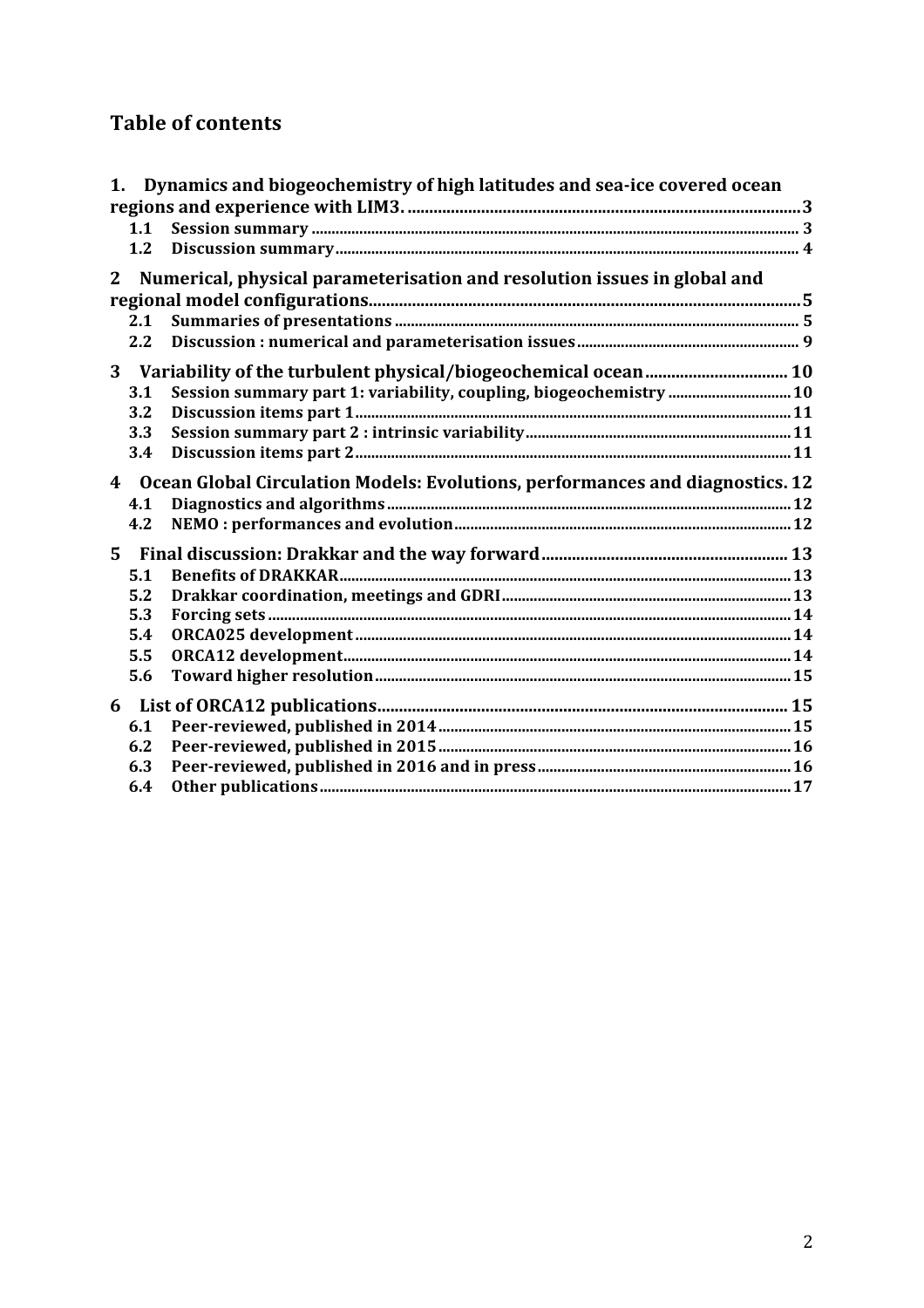# 1. Dynamics and biogeochemistry of high latitudes and sea**ice covered ocean regions and experience with LIM3.**

**Session report:** Camille Lique and Pierre Mathiot

## **1.1 Session summary**

The session started with a presentation by P. Mathiot on the development of the new parameterisation to include the effect of the Greenland melt. The melt rate parameterisation is currently developed in an idealized 2D NEMO configuration of a fjord. Different parameterisations are tested and the best results are obtained from a plume model parameterisation.

The presentation of R. Marsh also focused on the development of parameterisations to account for additional sources of freshwater in NEMO. Here, the aim is to include the additional contribution of icebergs. The module NEMO-ICB is based on lagrangian trajectories of different categories of iceberg, which depends of the atmosphere, ocean and sea ice conditions. Tests in an ORCA025 configuration show promising results when compared with in-situ data, although the activation of the module in NEMO remains very computationally expensive.

Several talks have addressed specific scientific polar-oriented questions, based on regional high resolution NEMO/LIM2 (Myers & Behrens) or NEMO/CICE (Kjellsson & Zhai) configurations. Additionally to their scientific focus, these talks emphasize the importance of the choice of the viscosity (Zhai), the high frequency in forcing fields and freshwater input from Greenland (Myers), or the representation of air/sea ice drag (Kjellsson).

P. Uotila presented a comparison of twin simulations performed with LIM2 and LIM3 (using ORCA1). In general, using LIM3 improves the realism of the Arctic sea ice conditions (less so in the Southern Ocean), although some large biases in the representation of the stratification remain when using LIM3. C. Rousset presented results from a very high resolution regional configuration of the Spitzberg using LIM3. The simulations reproduce well some key features in this region, such as polynyas.

J. Raulier presented results from simulation in which a Maxwell-elasto-brittle rheology has been implemented in LIM3. This allows a better representation of sea ice leads and more generally of the sea ice dynamics.

Finally, two talks (Q. Wang and M. Hecht) have presented results from projects based on two different models than the traditional DRAKKAR/NEMO, namely FESOM and CESM. Q. Wang presented results from simulations based on the unstructured mesh FESOM model at low  $(24km)$  and high resolution  $(4.5 \text{ km})$ . The high resolution version is able to represent realistic sea ice lead and sea ice divergence/convergence. Sensitivity tests on the convergence of EVP suggest that more iterations than usually set (including in Drakkar configurations) are required to allow a full convergence of the scheme (cf Danilov's talk). M. Hecht presented an overview of the modeling project HiLat, which is based on CESM/CICE and include and biogeochemistry component. The project aims at putting together an improved model of the Arctic/Southern Ocean, in order to examine how the changing cryosphere drives physical and biogeochemical response, and how the changing cryosphere might impact polar/extra-polar interactions.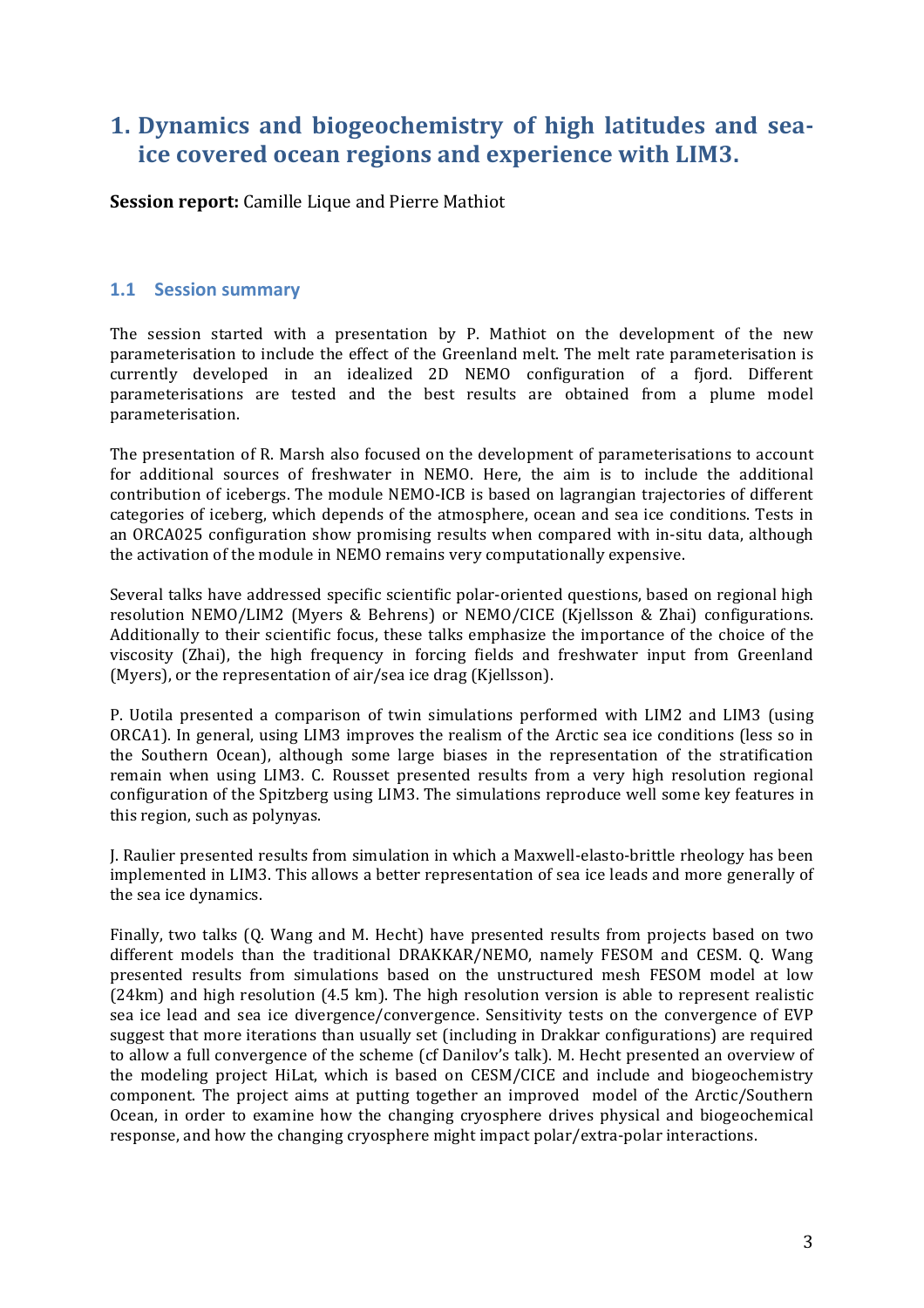## **1.2 Discussion summary**

The discussion, lead by Petteri Uotila, focused on 3 different topics: the fresh water input on polar regions (river runoff, iceberg melting ...), LIM3 and the Weddell Sea polynya.

#### **1) Fresh water flux:**

The presentations in this session highlighted a clear interest onto freshwater forcing (river runoff, iceberg melt ...) for polar region. A variety of data set used, a variety of application pattern and a variety of method to implement the freshwater was presented and used (see talk from Marsh, Uotila, Myers ...). The discussion focused on 2 topics: What are the remaining issues and how can we organize better the community to avoid the duplication of work amongst groups.

#### o **Remaining issues**

Recent study (Whitefield et al. 2015, Ocean Mod.) suggests that temperature of the river runoff could also be important. In DRAKKAR the river runoff is assumed to be at the model sea surface temperature at the input cells.

The other issue on river runoff is where to specify the river runoff input in case of long fiords. If the freshwater input is prescribed into the fiord, it can leads to negative salinity because the runoff input is stuck into the fjord. To avoid this Paul Myers and Mercator specify it at the mouth of the fiord.

For coupled model, a strategy is required to redistribute the precipitation onto the continent toward the runoff. Dave S. highlighted that a NEMO branch is available to do the job for precipitation over Antarctica and Greenland. It spreads the solid precipitation between iceberg/ice shelf melting with a constant ratio and it spreads, for each component (icb or isf), at each time step, the corresponding fresh water input onto a specified pattern.

#### o **Action**

Based on the experience of sharing information on ORCA025 and configuration specific file through shaconemo for CMIP6 last year, shaconemo could be used to share data/method used to build the fwf forcing files in the DRAKKAR community. This could avoid duplication of work and leads to better collaboration. The suggested way to work is based on 2 step process: ticket (to describe the file/data/method ...) and a link toward the file. As the data set will be 2d, it should be easy to share.

People who agreed to share their data and methods about the polar fresh water flux through shaconemo web site are:

- o P. Mathiot: ice shelf parametrisation file and ice shelf melting beneath ice shelf
- $\circ$  N. Merino: Iceberg melting climatology
- o P. Myers: Greenland runoff

#### **2 ) Sea ice model: LIM3**

#### o **Achievement**

LIM3 has improved since last year. On the science side, LIM3 has been successfully used in a regional ORCA12 with MAR atmospheric forcing (C. Rousset), ORCA025 and  $ORCA1$  with  $NCEP/NCAR$  atmospheric forcing. LIM3 shows a much better sea ice state than LIM2 in ORCA025 and ORCA1. It is a step forward. On the technical side, LIM3 is now able to run on another cpu distribution than the one used by NEMO. All these improvements during the last year arised from the hard work of G. Madec, M. Vancoppenolle and C. Rousset.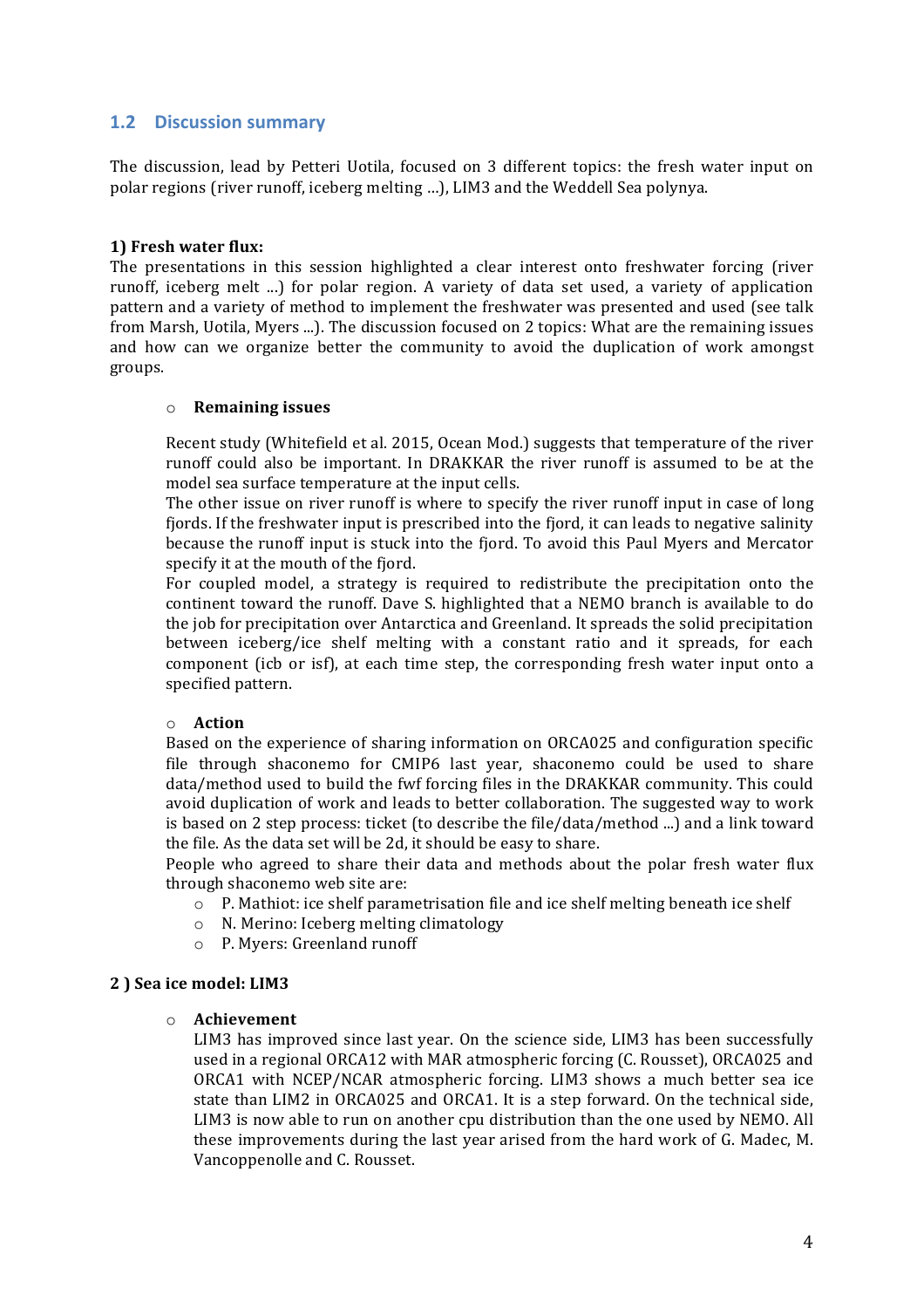### o **Remaining issue**

Despite these large improvements in LIM3, several bottlenecks have been highlighted for wider used of LIM3 within the DRAKKAR consortium:

- LIM3 is still slower than LIM2 (P. Uotila). LIM3 performance has been improved for the ice temperature. However, a lot of work has to be undertaken to improve the performance of the advection scheme and this is not an easy task (C.Rousset). - AGRIF with LIM3 is not yet available. It has been put into the NEMO work plan 2016 (Clement R. leads this task).

- How to set up LIM3 for a given resolution. The current method to set up LIM3 is through a "try and error" approach (number of categories, namelist parameters ...). If a list of coefficient for namelist is available at different resolution, it should be shared more efficiently.

#### **3) Weddell sea polynya**

The last point highlighted during the discussion was the occurrence of the Weddell Sea polynya. LIM3 is very sensitive to fwf, especially when we look at the Weddell Sea polynya. A strong sea surface restoring has to be used to get rid of the polynya. When no damping is used, the polynya pops up. This is true in the runs performed by different groups using different sea ice models (MISU, BAS, Mercator). The problem of using a restoring is that we rely on the (poor) quality of the SSS data under sea ice. Putting together a new dataset including all the data from seals could help although challenging.

## **2 Numerical, physical parameterisation and resolution issues in global and regional model configurations.**

**Session report:** Julie Deshayes ; discussion lead and report : Mike Bell.

## **2.1 Summaries of presentations**

#### **Dave Storkey: "Noise, mixing and Smagorinsky in the Denmark Strait overflow"**

Using Smagorinsky parameterisation in global ORCA025 (and comparing with constant bilaplacian diffusivity) increases viscosity within boundary currents and reduces it in the middle of gyres. This substantially reduces mixing in the Irminger Sea, which in turn increases density of Denmark Strait Overflow Water (DSOW) at Labrador Sea inflow (within West Greenland Current) and finally reduces the time drift of thermohaline properties in the Labrador Sea.

However the convective patch in the Labrador and Irminger Seas enlarges with Smagorinksy, probably because processes ensuring post-convective restratification are still missing. As a consequence, the very dense water formation in Irminger Sea actually feeds the Labrador Sea at depth, compensating for under-represented entrainment of DSOW. As a conclusion : using Smagorinsky in ORCA025 (warning : Smagorinsky in ORCA025 with  $C=4$  is too high) may be useful to control grid scale Reynolds number and hence numerical mixing, but this requires more analysis.

### **Mike Bell : "Partial cells and instabilities"**

NEMO's "een" momentum scheme suffers from grid-scale instabilities in high resolution models, near grid-scale in the vertical and the horizontal, and this weakens the ocean mesoscale activity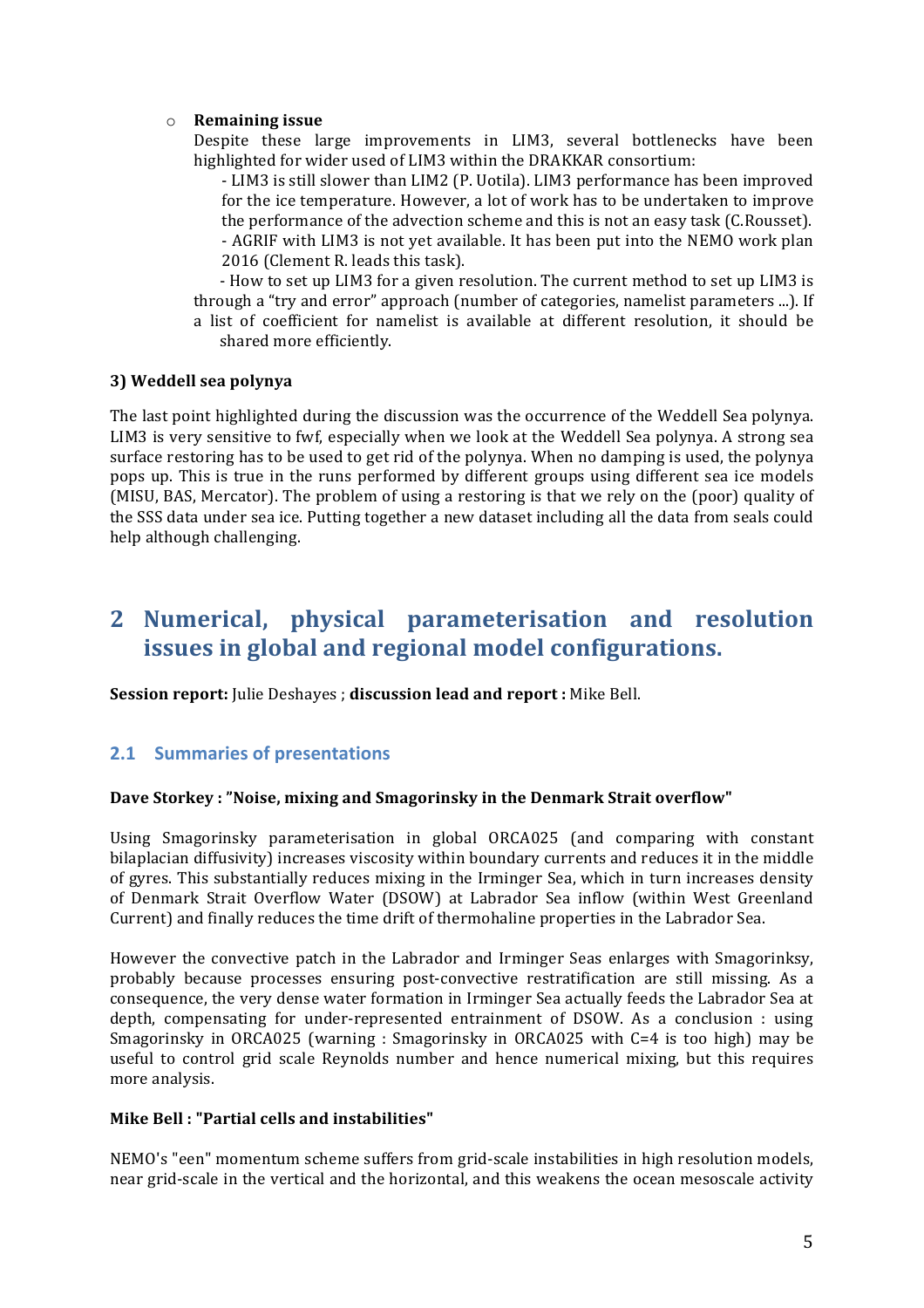(Hollingsworth instabilities = destabilised inertia-gravity waves). With the correction of Ducousso/Madec, the "blue spot" (a cold-pool due to the absence of the North-West corner) reemerges to the south of Flemish Cap, as observed in ORCA1 runs, which is not acceptable. Partial cells new formulation of vorticity above steps yields to the same biases as Ducousso/Madec correction. Finite volume approach to pressure forces (which calculates pressure forces acting on faces of velocity cells) works best for a modified Lorenz grid (where pressure and density are on different levels). This could allow sloping lower boundaries and achieve a 2nd order accuracy, presumably. However for s-coordinates, there is a need to use higher order accurate formulae. Note that all z and s-coordinate ocean models use a Lorenz grid on the vertical, although this grid is very poor for non-hydrostatic motions. With Lorenz grid there is a form of potential vorticity conservation, but there are spurious short-wave baroclinic instabilities near boundaries with vertically sheared flows. These instabilities are not usually resolved by our grids.

#### Nicolas Ducousso : "impact of the 'Symmetric Instability of the Computational Kind' (SICK) on Drakkar simulations at mesoscale and submesoscale permitting resolutions"

The instability (described by Holllingsworth) is due to the different imprint of stencils in two terms of the momentum conservation equation, which makes all internal inertio-gravity waves unstable. The use of an extended stencil for the KE gradient scheme suppresses the instability. This is illustrated on a theoretical barotropic vortex. In ORCA025, in the Eastern equatorial Pacific, suppressing instability brings the solution closer to observations. A snapshot of TKE vertical diffusivity along same section reveals large values below the equatorial jet in the reference solution, that disappear in a sensitivity experiment (with correction of instability). In NATL60, EKE when correction is activated is much higher than in the reference (which EKE is actually lower than in ORCA12), hence the Gulf Stream is much better reproduced with correction. As a conclusion, Hollingsworth instability initiates a very direct route to dissipation; this is strongly resolution dependent, and probably ORCA025 is the coarsest configuration with a noticeable impact of this instability.

#### Malte Jansen : "Parameterising subgrid-scale eddy effects using energetically consistent **backscatter"**

The idea is to add energy backscatter via "negative viscosity". Application in an idealized test case (zonal channel) improves the mean flow interacting with topography. In a global  $1/4$ configuration (MOM6): while the reference simulation has too weak EKE compared to AVISO, the sensitivity experiment with backscatter viscosity shows significant improvements in the Antarctic Circumpolar Current, in subtropical regions, Kuroshio and Gulf Stream (which transport also increases) although there is still room for further improvements. Sub-grid EKE budget with negative viscosity backscatter can be used in idealized primitive equation model to greatly improve flow characteristics at eddy permitting resolution. Closure behaves well in global model configuration and gives promising first results. Issues that remain to be addressed are the following : [i] higher EKE near grid scale increases spurious diapycnal mixing (hopefully hybrid coordinates will solve this), [ii] vertical structure and transport of sub-grid EKE, [iii] transition to non-eddying regime.

#### **Remi Tailleux**: "on the directions of mixing in mixing parameterisations : a criticism of **current approaches"**

Ideal density variable is both materially conserved and neutral, but thermobaricity and densitycompensated  $T/S$  anomalies forbid both properties to hold simultaneously. Neutral vectors don't define the envelope of a mathematically well-defined surface. Diapycnal flux of rotated diffusive heat and salt fluxes are necessarily contaminated by isoneutral mixing for any well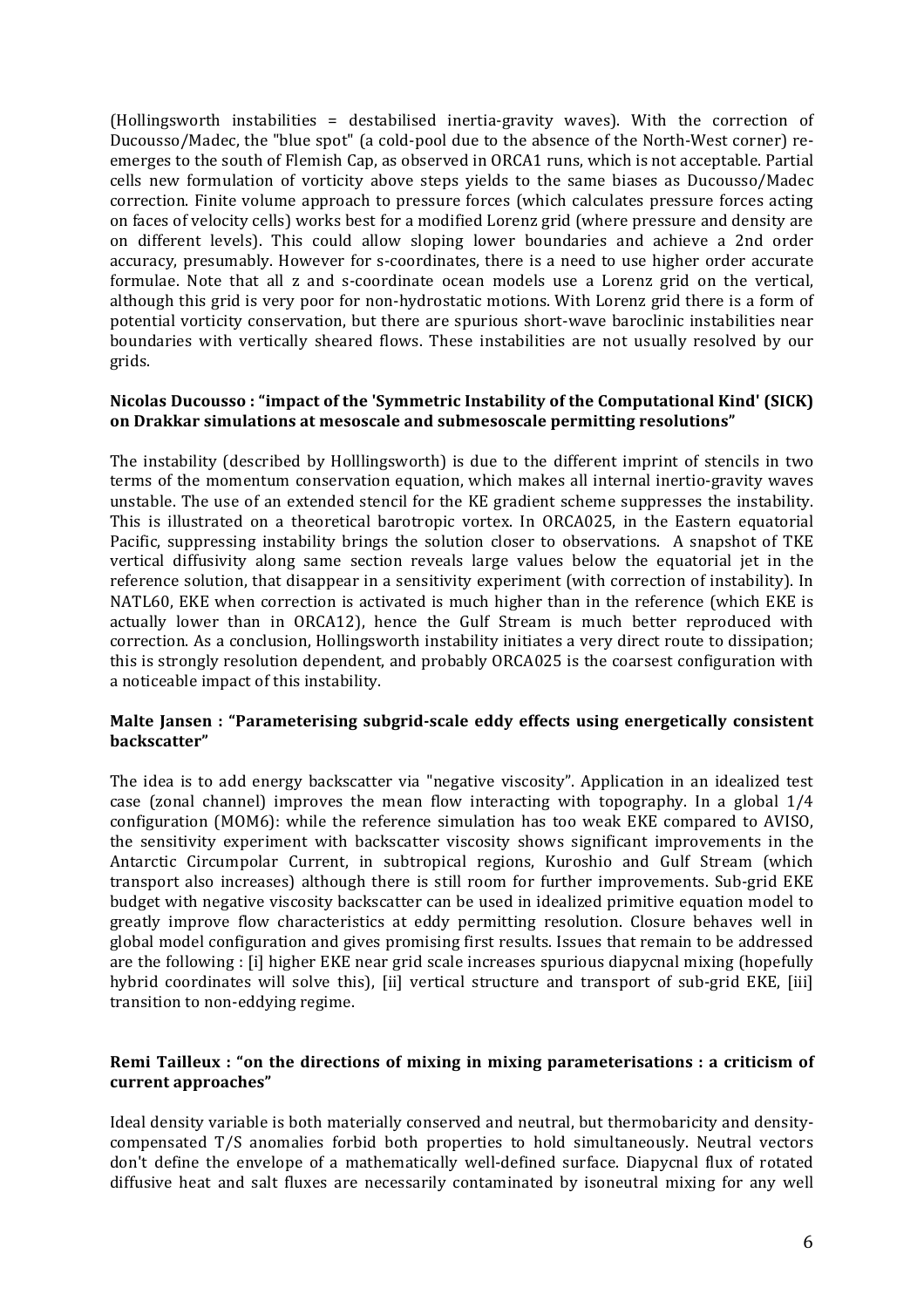defined density surfaces, hence z-models with isoneutral / dianeutral mixing are not traceable to isopycnal models. Frozen p-dependence cannot be maintained when taking divergence (Heat or Salt flux) which will be impacted by thermobaricity, in contrast to what would be the case with using a truly materially conserved density variable. As a result, it would be better to base directions of mixing on a well-defined density variable, but if so, which one? Using potential density referenced to any constant reference pressure is not really acceptable. Using neutral density is not either because neutral density is a priori ill-posed and lacking a mathematical expression, but can this be remedied? A new neutral density is introduced : the thermodynamic neutral density, which approximates the mathematically ill-defined neutral density. This is a way to reconcile neutral density theory with Winters et al. (1995) suggestion to use Lorenz reference state to define diapycnal mixing and GM parameterisation of mesoscale ocean eddies as sinks of Available Potential Energy. Finally, thermodynamic neutral density is computationally efficient to compute for arbitrary temperature/salinity climatologies, not just present-day.

#### **Siren Ruhs : "Lateral diffusivity estimates deduced from Lagrangian trajectory simulations"**

The motivation of this study is to evaluate how well Lagrangian trajectories represent the spreading of water masses (for example modelled velocities do not resolve submesoscale processes that influence the fate of water masses). Previous studies suggest that adding additional diffusion parameterisation to trajectory calculation is useful as it changes the trajectories, but this is not available in the ARIANE software. However, how should lateral diffusivity be derived ? Single-particle diffusivity can be estimated from drifters. This is tested in the eddy resolving ocean model INALT01 (global-nested OGCM 1/10, 46 zlev), hindcast simulation for 1995-2007 coupled to ARIANE (in 2005) for the introduction of virtual drifters. Estimates of lateral diffusivity in the model corresponds well to that based on observations (only slightly lower). This methodology could be applied to global configurations to quantify how sensitive the results are to model resolution.

#### Arne Biastoch : "ORCA025 with Gent McWilliams parameterisation at higher latitudes"

This study focusses on the specific issue of convection in the Labrador Sea, which extent and depth are effectively controlled by lateral eddy fluxes of buoyancy. Switching GM parameterisation poleward of  $30^{\circ}$  in latitude in ORCA025 strongly reduces EKE but also reduces MLD in Labrador Sea hence lowers the production of LSW. A sensitivity experiment is presented where GM is applied only where there are 1 or less grid points per Rossby Radius (although Rossby Radius is calculated on observed climatology rather than model outputs). Another sensitivity experiment introduces a mask to apply GM only to subpolar latitudes. All implementations of GM have different impacts on LSW production rate hence different behaviours of AMOC. 

#### **Marta Martin del Rey : "On the impact of the resolution on the Eastern Tropical Atlantic Ocean bias"**

This study is motivated by the presence of biases in the eastern subtropical Atlantic in most climate models, which are reduced by the use of higher resolution atmospheric products. What is the impact of increasing horizontal oceanic resolution ? It is expected that increasing oceanic resolution induces more resolved mesoscale processes, which may reduce the warm bias in the cold tongue region and coastal upwelling, but this remains to be verified. Three ORCA ocean simulations are diagnosed :  $1/4^{\circ}$  L46,  $1/12^{\circ}$  L46,  $1/4^{\circ}$  L75. The seasonal cycle in the equatorial Atlantic shows that  $1/12^{\circ}$  and  $1/4^{\circ}$  L46 have the same timing as observations, while  $1/4^{\circ}$  L75 has 1 month advance. Also  $1/12^{\circ}$  has a reduced warm bias in spring/summer. Actually, at  $1/12^{\circ}$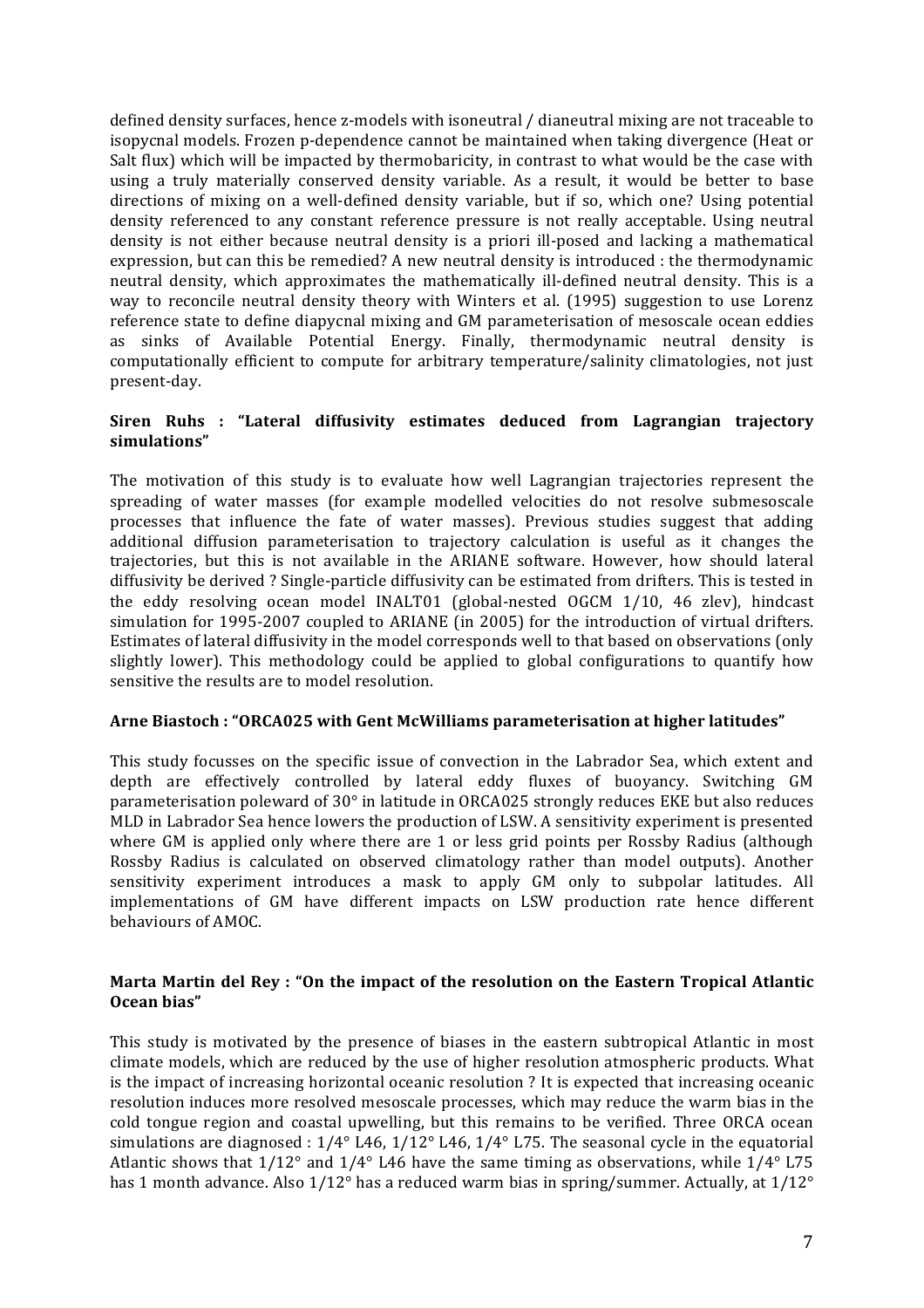the upper ocean stratification increases, leading to cooler conditions which could favor a faster cooling of the surface. Stratification at  $1/12^{\circ}$  is also more realistic at depth, which could be due to more realistic SST gradients in the subtropical regions. Hence the higher  $1/12^{\circ}$  resolution generally improves subtropical upwelling regions, compared with ORCA025.

### **Sergey Danilov: "Eddy dynamics on meshes with variable resolution"**

Those are first illustrated in a reentrant channel with a mesh stretching factor to refine resolution locally and enable representation of eddies. Nesting should take into account the "retarded" turbulence equilibration (about 10 degrees into the nest, in the periodic channel experiments). Then circulation in a double-gyre rectangular basin is compared at 10km *vs* 30km. As there is variability only at the boundary between the two gyres, the resolution is first refined only at this location. This induces an increase in EKE but not enough improvement of the mean SSH. The latter only improves when the area of refinement is enlarged. Application to the global configuration of FESOM (with mesh size ranging from 50km in center of gyres to  $\lt 10$  km along boundaries, hence mimicking ratio of resolution to the Rossby radius from Hallberg) shows that EKE compares well with AVISO, except that it is too weak in GS and NAC. Besides, regions where resolution is increased have reduced anomalies in temperature over upper 100m. As a conclusion, variance-based mesh refinement is a good way to follow, but [i] some a priori information has to be taken into account in order to minimize the errors, [ii] refined areas should be sufficiently large.

### Sybren Drijfhout: "The Lorenz energy cycle in ORCA025 and ORCA0083"

Comparing Lorenz energy cycles, maps of EKE and EPE in ORCA025 vs MPIOM  $1/10^{\circ}$  vs ORCA12, shows that mean to kinetic energy transfers, which is the largest term in Agulhas region, ACC, GS (except for offshore extent), are systematically better represented in ORCA12 than in ORCA025. In the Subpolar Atlantic, ORCA12 is doing a much better job in the fine boundary currents. Eddy energies are 30% higher in ORCAO12 compared to its ORCA025 counterpart probably because of Hollingsworth instability. As a conclusion, the Lorenz cycle is qualitatively similar in ORCA025 and ORCA12 and the MPI-model, although eddy energies are 50% to 80% higher in ORCA12. The MPI model seems to have even larger values and discrepancies are surprising. EKE is more driven by baroclinic than by barotropic instability, but locally barotropic conversion has larger amplitudes than baroclinic conversion. It is more often multi-signed. The spatial scale of baroclinic conversion is smaller than for barotropic conversion, but the global average of baroclinic conversion increases more with resolution. Energy conversion in large (western) boundary currents is well resolved in ORCA025 but especially baroclinic conversion in weaker and narrower (eastern / northern / southern) coastal currents improves in ORCA12.

### **Clement Bricaud : "Superparameterisation of ocean dynamics for tracer transport models"**

Coarsening ocean high resolution simulation is motivated because ocean mesoscale and submesoscale turbulence contribute to shaping the distribution of biogeochemical tracers distribution, but increasing resolution of the biogeochemical model is costly. The first step for coarsening is the construction of masks : umask and vmask used to closed passages between coarse grid cells have to be open. Several sensitivity experiments are run with an age tracer, using different solutions for coarsening the vertical diffusivity Kz: using a mean Kz yields too strong values. Validation is performed when vertical diffusion alone is activated. There seems to be a problem with advection when there are gradients at small scales. Limitations of the coarsening are the following: [1] grid spacing of the low-resolution grid should remain smaller than half the effective resolution of the high-resolution grid [2] in the case of high-resolution dynamical models with high spatial variance at grid scale (presumably numerical noise), the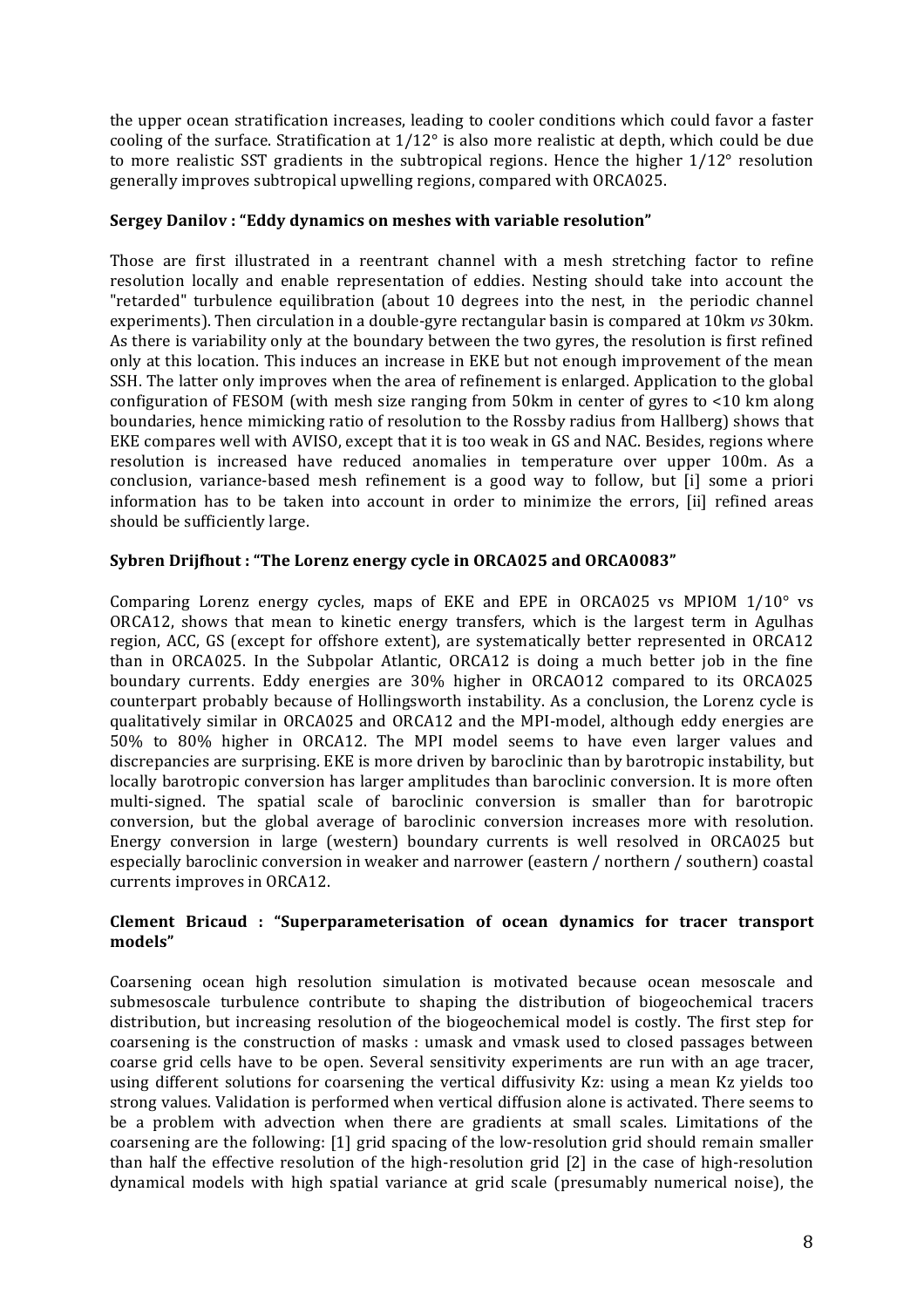outputs of the biogeochemical model at low resolution may significantly differ from those of the biogeochemical model at high resolution, [3] temporal coarsening : factor 2 for the moment, [4] spatial coarsening : factor 3 for the moment. Here is the list of future plans of development:  $[1]$ compatibility with VVL  $(OK)$ ,  $[2]$  put in a branch in phase with NEMO 3.6.stable,  $[3]$  switching to eORCA025 LIM3, [4] development test to compare different solutions of NEMO OPA+PISCES :  $1/4$ -1/4 and  $1/4$ -3/4 to  $3/4$ -3/4, [5] parameterisation of vertical velocity variance (additive vertical diffusion term), [6] long simulations to compare  $1/4$ -1/4 vs  $1/4$ -3/4 vs  $1/4$  offline 1day (as used in mercator forecasting systems and reanalysis) vs offline  $1/4$  1 month (CMIP5-IPSL),  $[7]$  Agrif.

## **2.2 Discussion : numerical and parameterisation issues**

Mike Bell gave an introduction putting the discussion into the context of societal needs leading to modelling effort to answer various scientific questions. The numerical and parametrisation development that we should prioritise are those that help us answer the key science questions. The discussion was structured in three parts: 1) List issues with current simulations that are probably due to deficiencies in the numerics or parametrisations : 2) Discuss ORCA025 specifically: ongoing issues? are parameter settings fixed? 3) Discuss what what information and coordination already exists and what sorts of outcomes Drakkar might aim for.

## **1) Issues with current simulations**

The following issues were mentioned:

- 1. Southern Ocean warm bias in coupled models (partly an atmosphere problem).
- 2. Formation of AABW through open ocean convection rather than from shelf outflow.
- 3. Gridscale noise (especially for ORCA025) which degrades results from BGC models.
- 4. Poor representation of overflows.
- 5. Poor representation of connection between shelf and deep ocean in Antarctica warm water doesn't get onto the shelves.
- 6. Problems in the Labrador Sea: salinity drift and distribution of deep mixed layers.

There was some discussion of how to diagnose problems:

- 1. For forced models might be better to look at 100m temperature rather than SST which is highly constrained by the fluxes.
- 2. Drifts in runs initialised with data assimilation are useful indicators of biases.
- 3. Coupled integrations could be useful to try to disentangle which parts of the SST biases are due to flux biases and which are due to ocean model biases.

## **2) Ongoing issues and parameter settings in ORCA025**

The discussion centred around numerical noise in the vertical velocity field and the possible link to excessive numerical mixing.

- 1. ORCA025 is probably an awkward transition resolution. There may be a trade off between having more EKE and accepting a higher level of noise or having less noise but less EKE. The problem appears to reduce as you go to higher resolution.
- 2. Diagnosing numerical mixing is hard. There may be large mixing associated with the vertically coherent vertical velocities in eddies, as well as large mixing associated with the noisy velocities.
- 3. An available solution now would be to move to higher vertical resolution we know that this improves things, e.g. the experiment done at Grenoble with  $ORCA025$  with  $300$ vertical levels.
- 4. There was some discussion of alternative vertical coordinates as a way of reducing numerical mixing. It is thought unlikely that the z tilde coordinate will help with the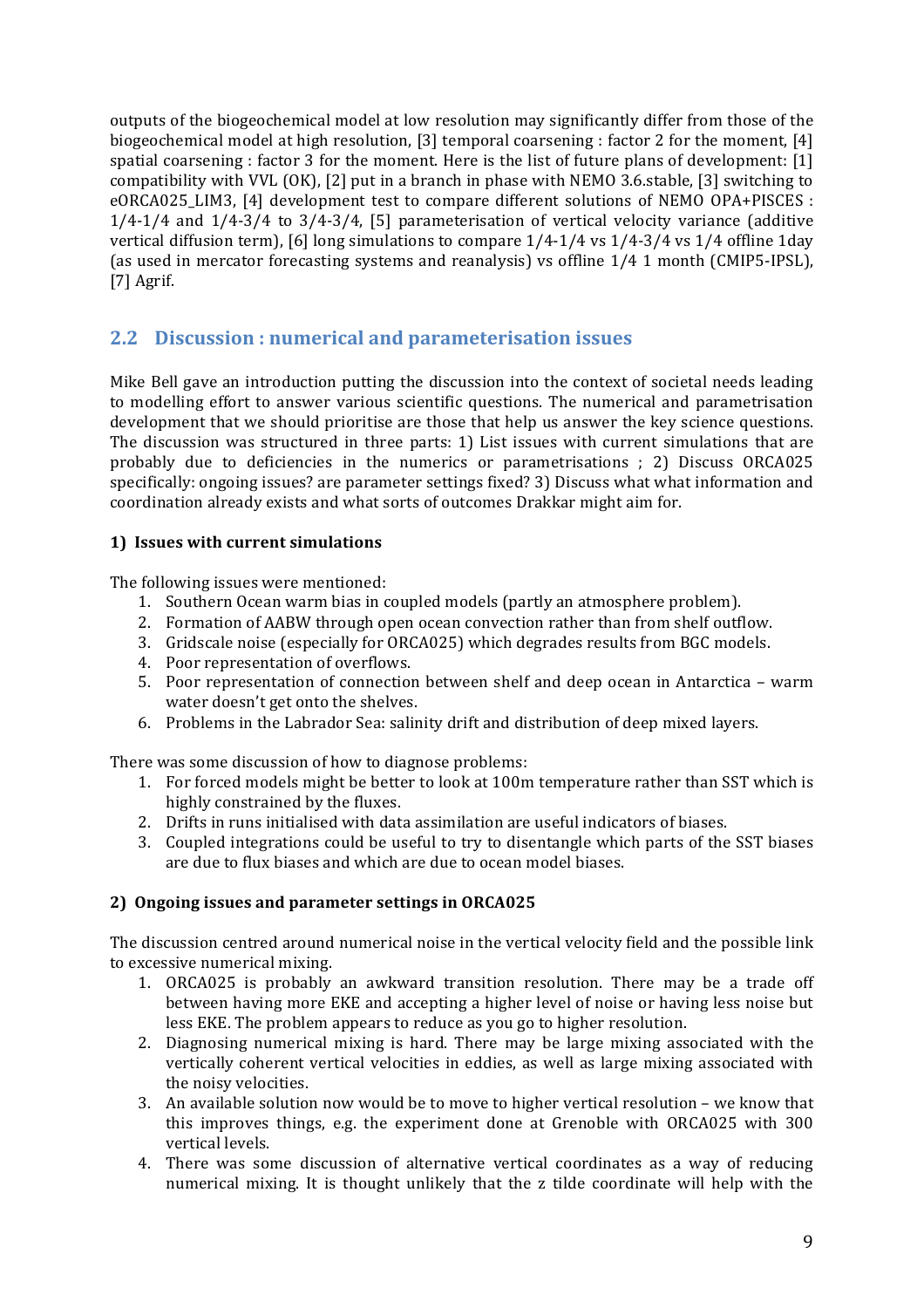noisy velocity fields.

Regarding the optimal choice of parameters, Adam Blaker mentioned experiments that he is planning to do systematically exploring the parameter space for ORCA025.

#### **3) Shared information, coordination and goals**

Julien Le Sommer proposed the following four areas of coordination for 2016:

- 1. Diagnosis of the impact of numerical noise in ORCA025 and possible ideas for reducing it.
- 2. Work on the protocol for OMIP forcing.
- 3. Determination of optimal parameters for LIM3 at high resolution.
- 4. Sharing information on freshwater forcing at high latitudes.

There was some discussion of the best way to coordinate activities and what can realistically be achieved given that people have limited time to commit to coordination activities.

- 1. Julien suggested an informal online wiki page or forum where people could post information that might be of general interest.
- 2. It was agreed that it would be useful if there was some documentation of the different groups' configurations. Some are documented already with GMD papers or reports. The use of "shaconemo" should be generalized.

# **3 Variability of the turbulent physical/biogeochemical ocean**

**Session report:** Arne Biastoch (GEOMAR), Thierry Penduff (LGGE) and Pat Hyder (UKMO).

### **3.1 Session summary part 1: variability, coupling, biogeochemistry**

The session focused on a series of talks on the importance of increased ocean resolution on coupling to the atmosphere and biogeochemistry.

Pat Hyder reported on the UK MO/NOC consistent coupled HadGEM3 (and ocean-only) runs at various atmosphere and parameterised, permitted and resolved eddy ocean resolutions. An N512-1/12th coupled simulation demonstrated some improvements compared to an equivalent N216-1/4 run, e.g. reduced Southern Ocean and mid latitude SST biases, reduced ACC drift, better-represented boundary currents and associated air-sea flux, etc.

By using idealized experiments with biogeochemistry with a horizontal resolution of up to 1/54°, Marina Levy (LOCEAN) demonstrated the importance of the mesoscale turbulence in driving large biogeochemical interannual variability at mid and high latitudes. The intrinsic variability also reflects in the spring bloom. Marion Gehlen, Roland Séférian, and Virginie Racapé (both LSCE Orsay) contributed to the analysis of the chaotic contribution to the variability of biogeochemical tracers at interannual timescales, e.g. by determining that about 10% of the global scale variability in geochemical fluxes can be attributed to intrinsic variability, up 30% locally (i.e. Southern Ocean).

As an example of an interdisciplinary study with societal relevance, Arne Biastoch (GEOMAR) reported on a joint DRAKKAR initiative to back-trace the flight MH370 flaperon found at La Reunion in 2015.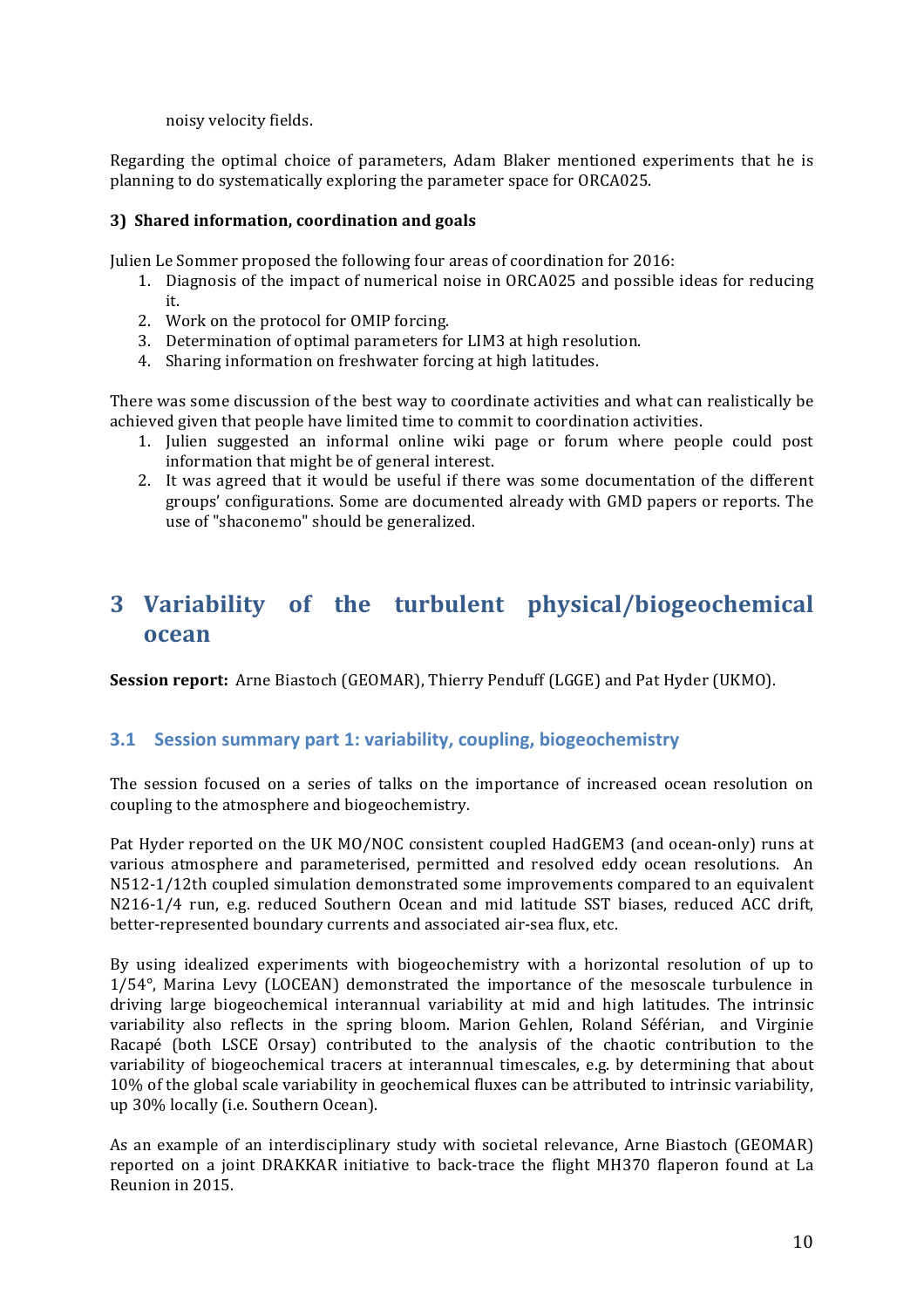Jan Klaus Rieck (GEOMAR) presented an analysis of the seasonal cycle of EKE in ORCA025 and ORCA12. He concluded that wind stress does not seem to the main driver of EKE seasonality.

### **3.2 Discussion items part 1**

The discussion started with points raised by Marina Levy on the quality of current biogeochemical models, their requirements in terms of physics, numerics and resolution, and the question what can be learnt from biogeochemistry (BG) to constrain the physical model. It was agreed that the mean distribution, maybe also the seasonal variance, is reasonably represented. However, below the seasonal timescale little variability exists in the models. Hereby, it is important to note that biases in the (physical) mixed layer depth are as bad as the BG fields itself. It was emphasized that the atmospheric forcing, in particular in upwelling zones, is crucial for a successful presentation, not only for the physical but also the BG distribution. Thierry Penduff (LGGE) motivated sensitivity experiments, e.g. with constrained surface fields (SST or fluxes). Finally, it remained unclear how much the uncertainty comes from the BG model, how much from the physical model, how much from the uncertainty in the atmospheric forcing. It was concluded that the intrinsic variability in BG (that is currenty not represented by the equations) should be taken into account.

In respect to air-sea exchange, huge fluxes in western boundary current regions were mentioned, connected to the questions on their impact on model biases. It was also reported that coupled seasonal forecast models employing 1/4° ocean resolution simulate a low signal to noise ratio when predicting the NAO. The cause is not yet known but ocean resolution is one of several candidates.

## **3.3** Session summary part 2 : intrinsic variability

In a second part of the session, the internal variability of the ocean circulation was reported and discussed.

Thierry Huck (LPO Brest) reported on the horizontal structure of unstable basin modes due to large scale baroclinic instability and demonstrated that growth rates strongly dependent on viscosity in idealized ocean models. In contrast, larger viscosity shifts instability to longer wavelength.

In a series of contributions from the OCCIPUT project, Laurent Bessières (CERFACS), Stéphanie Leroux (LGGE) and Thierry Penduff (LGGE) described the stochastic nature of the ocean variability at 5-daily-to-decadal timescales, using ensembles of 1/4° ocean/sea-ice hindcasts perturbed initially then forced by the same DFS forcing. Three ensemble hindcasts were compared: two North Atlantic 20-year ensembles (10- and 50-member) differeing by their forcing, and a global 50-member ensemble performed over 1958-2014. The probabilistic version of NEMO allows the online computation and use of ensemble statistics at each timestep. The intrinsic variability estimated by the ensemble spread emerges and saturates within a few months/years. This interannual-to-decadal chaotic variability substantially impacts SSH, SST, MOC, and water mass features (depth, spiciness, potential vorticity, etc), and can locally exceed the atmospherically-forced standard deviation in eddy-active regions and at depth.

## **3.4 Discussion items part 2**

The discussion was centered around the question of whether stochastic parametrization and probabilistic modelling approaches could be a way forward in the DRAKKAR context. It was agreed that ensemble simulations are interesting to estimate both dynamical uncertainties (e.g.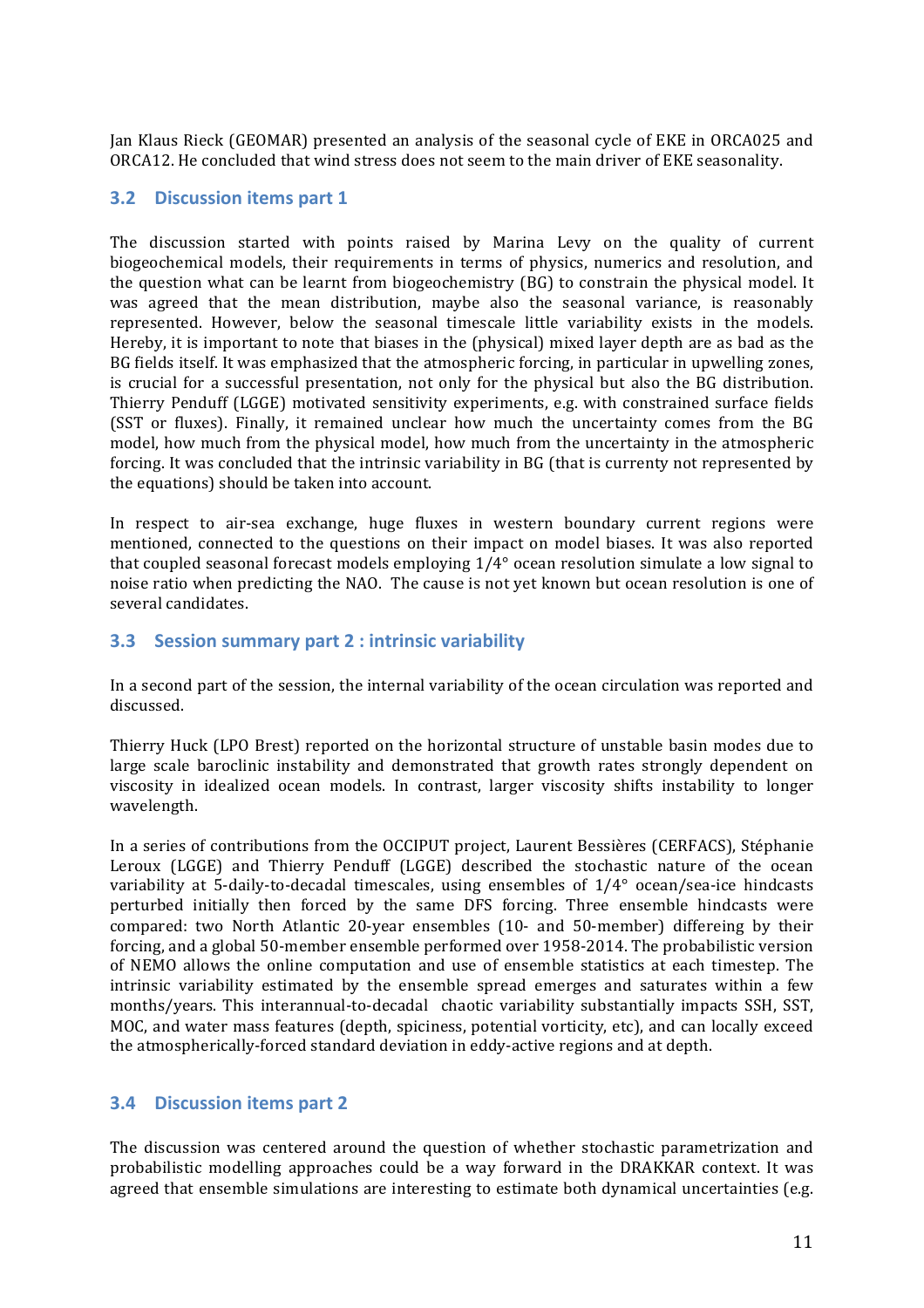intrinsic variability that spontaneously emerges from initial perturbations) and model uncertainties (regarding forcing, subgrid-scale parameterizations, numerics). Comparing these may help identify the main sources of uncertainty in ocean models, hence target the most critical parameters for model improvements.

NEMO's stochastic noise generator may be applied to various terms of model equations (examples are provided in Brankart et al, GMD 2015, as an extension to Juricke et al J. Clim 2013). Probabilistic metrics (CPRS, Brier scores, rank histograms) and tools have been developed in MEOM during the SANGOMA project to robustly assess ensemble simulations against observations; they are available for assessing OCCIPUT runs. It was mentioned that combining ensemble simulations with Bayesean statistics may be useful to e.g. explore and reduce a model's parameter space ("history matching" methods, see Williamson et al., Clim Dyn 2013), or to build statistical emulators that help understand the behavior of complex/nonlinear OGCMs simulations (see Tokmakian et al., JAOT 2012).

## **4 Ocean Global Circulation Models: Evolutions, performances and diagnostics**

## **4.1 Diagnostics and algorithms**

Mehmet Ilicak presented a new method to quantify the spatial distribution of spurious mixing in ocean models. The method has been applied to idealized experiments such as the "lock exchange" test case. A manuscript is in preparation for Ocean Modelling.

Two presentations focussed on potential problems with ORCA025:

- 1) Alex Megann estimated watermass transformations rates from cabelling, but the preliminary results are not robust yet.
- 2) Julien le Sommer and Claude Talandier mapped the grid scale noise in vertical velocities. The noise is large in ORCA025 simulations with 46 or 75 levels. It is reduced considerably by moving to 300 levels, and also reduced at higher horizontal resolution. What is the impact of this vertical noise on the quality of the solution? We need to know in order to decide how much we need to reduce it by, e.g, increasing the horizontal mixing.

Sergey Danilov presented an analysis of the convergence of the solutions for sea ice rheology, using the VP. vs. EVP rheologies. A new approach, "adaptative EVP", is proposed in a paper published in Ocean Modelling (Kimmritz, Danilov and Losch, 2016, doi:10.1016/j.ocemod.2016.03.004). 

## **4.2 NEMO: performances and evolution**

Fritz Kruger presented an analysis and Improvement of Computational Performance of NEMO, using ORCA05. The small number of grid points for ORCA05 limits the scalability relative to larger configurations such as ORCA12.

Julien le Sommer presented the way forward, from NEMO 3.6 to NEMO 4.0, NEMO3.6 has been released and validated in 2015. Preliminary steps (simplification) will be undertaken in 2016 to start preparing the next major release (NEMO 4.0). The new version will be a significant step, with new numerical schemes that will produce less spurious diapycnal mixing. The NEMO documents describing the annual work plans and the characteristics of NEMO 4.0 are available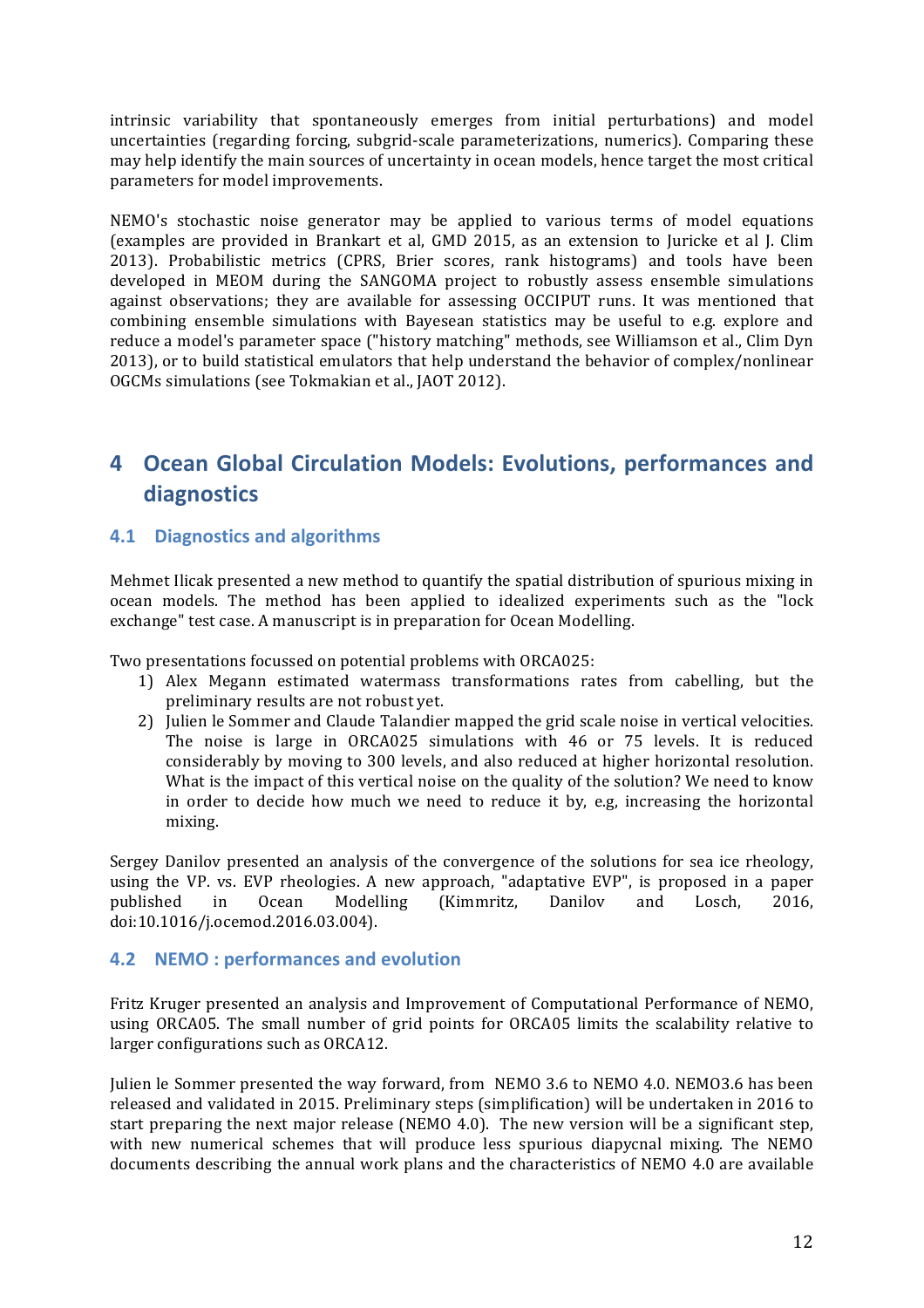on the NEMO web site to registered NEMO users. A European project "COPPER", coordinated by Mike Bell (U.K. Met Office) has been submitted to support the development of NEMO 4.0.

## **5** Final discussion: Drakkar and the way forward

## **5.1 Benefits of DRAKKAR**

A survey has been done regarding the benefits of DRAKKAR to the community.

### **Scientific benefits**

Scientific exchanges at DRAKKAR meetings (in an informal and honest atmosphere), share new concepts and analyses, access up to date information on science made with NEMO configurations, get information on problems encountered by numerical modellers, that can lead to new theoretical and mathematical research topics. Good opportunity to present new science and get valuable feedback (for senior scientists as well as students). Opportunities for new collaborative projects.

### **Technical benefits**

"State of the art" information on NEMO strengths, weaknesses, namelists, etc.

"State of the art" information on supercomputing for ocean models.

Stimulate new development based on NEMO and feedback to other users

Avoid reproducing common errors, thus saving time

Learn about model biases, how they depend on resolution and forcing.

"labelled" model configurations, useful when writing a paper, applying for computer resources...

Centralized distribution of configurations (NEMODRAK) and tools, distribution of forcing datasets,

Information on NEMO-based reanalyses and operational products.

### **Visibility**

Help for growing communities working with NEMO (e.g., in Canada), enhanced recognition of each group's work, knowledge of what other groups are doing,

#### A few weaknesses of DRAKKAR have also been noted:

- few collaborations as a group within FP7/H2020 projects (except for MyOcean/MyOcean2)

- difficulty to make progress on "resisting flaws" (overflows, spurious mixing)

- simulations performed by the groups sample parameter space rather randomly, not systematically. 

## **5.2 Drakkar coordination, meetings and GDRI**

The coordination and the Grenoble meeting are supported in part by a GDRI (international Research Group), a French funding scheme that allows the French participants to benefit from CNRS and Ifremer funding. Geomar and NOCS are presently partners of the GDRI, which is supported for four years, 2014-2017. Contact will be made with CNRS to know the time frame to submit a proposal for renewal of the GDRI over years 2018-2021. The proposal may have to be submitted either in the autumn 2016 or 2017. The focus of the GDRI 2014-2017 is the coordination of forced ORCA12 simulations and the development of ORCA025 for CMIP: these goals will be revisited for the new proposal. This will be discussed at the next Drakkar meeting in January 2017 in Grenoble.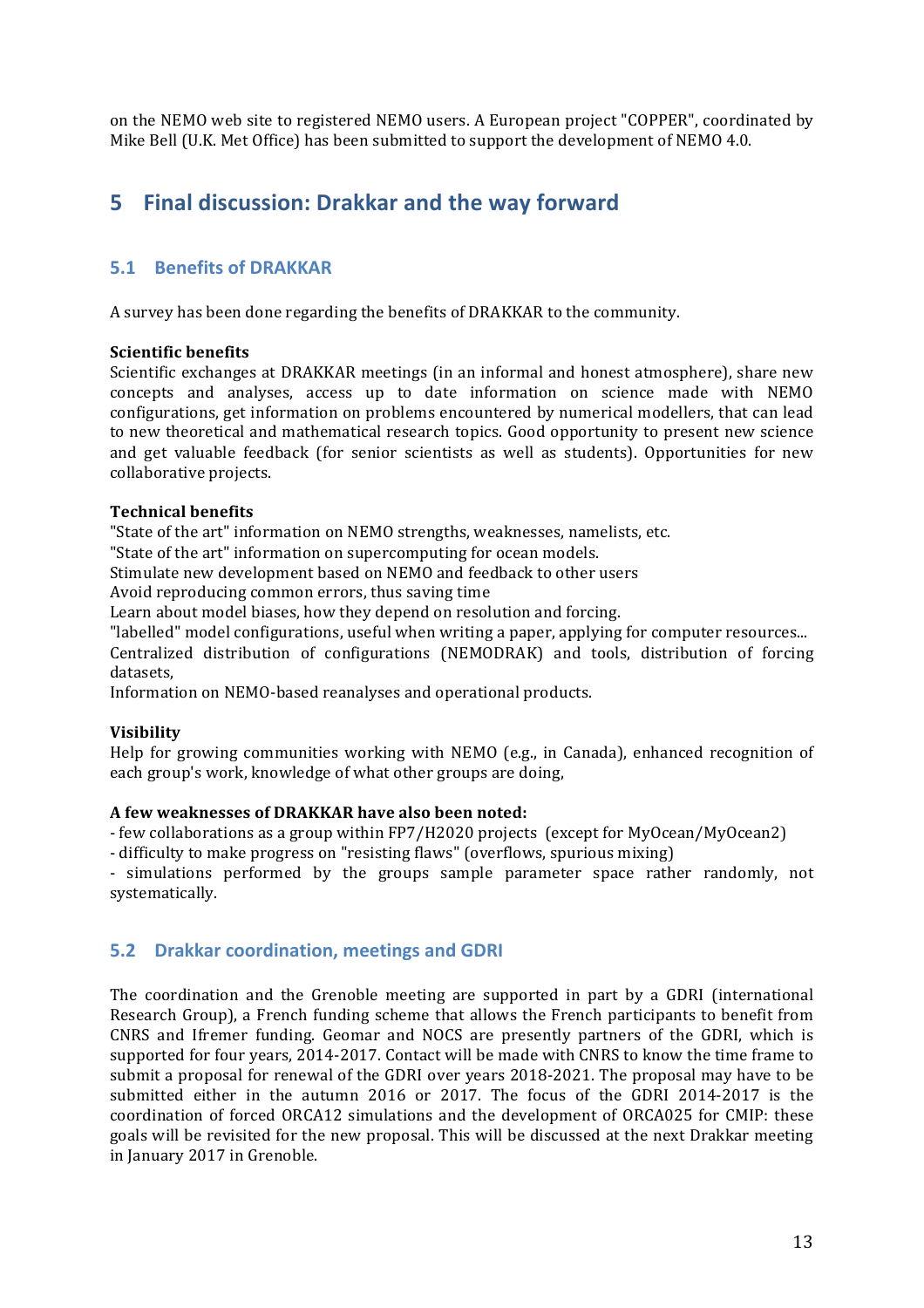## **5.3 Forcing sets**

LGGE does develop DFS any longer, because the plan for the international community of to use the new forcing set based on the Japanese reanalysis JRA. This has been decided during the CLIVAR OMDP meeting in Grenoble in 2015. Results of different simulations using JRA have been presented at the OMDP meeting in Japan in January 2016.

The forcing DFS5 has been designed to be easily updated for the most recent vears, as far as ERA-Interim is continued. Only the precipitation field requires a special treatment that takes time. Raphael Dussin (Rutgers) is still willing to help update DFS5.2. The update of DFS5.2 to 2015 will be available in February 2016.

A discussion about the wind stress calculation for forced ocean-ice models (absolute vs relative winds?) is ongoing within OMDP, coordinated by Peter Gaube (APL, Univesity of Washington).

## **5.4 ORCA025 development**

ORCA025 sensitivity experiments initiated in 2015 are still ongoing. Reports have been presented this year on grid scale noise and coarsening. We need one person to report on additional items for the next meeting:

Eddy parameterisations: Arne Biastoch

Lateral boundary conditions for physics: Mike Bell

High latitude freshwater forcing: Julien le Sommer

George Nurser is coding results from the UK OSMOSIS project into NEMO  $v$  4.0, which will provide a parameterisation of Langmuir turbulence. He is interested in participating in (but not leading) a working group on vertical mixing and the formation of spurious polynyas (the issue is that there is evidence from C. Heuze at al that the addition of extra vertical mixing could help reduce the spurious formation of polynyas in the Weddell gyre).

Simulations have been run at LEGI with ORCA025.L300 (3 10-years runs with 300 vertical levels, sensitivity experiments with different advection schemes and representations of the bathymetry). The analysis is starting.

A dedicated workshop for the NEMO-based ocean components of Earth System Models, ORCA1 and ORCA025, has been organized by the NEMO system team (just following the DRAKKAR meeting).

### **5.5 ORCA12 development**

February 2016.

New simulations have been run in 2015:

- At NOCS a run from 1958-2015 has been run with the ORCA12.L75, using NEMO 3.6 and LIM2, forced by DFS5.2. This run includes the MEDUSA biogeochemical model from 1990 - 2015. - At LEGI, the run ORCA12.L46-MJM189 has been completed using NEMO 3.5, forced by DFS5.2. The run has been continued to 2015 when the latest years have been added to DFS5.2, in

The plan at LGGE is to run a new simulation with e-ORCA12.L75 in 2016, with NEMO3.6 and LIM3 sea ice model. The grid e-ORCA12 is extended South into the Weddell and Ross Seas. The new bathymetry, grid and runoffs are ready (collaboration with Mercator and the U.K.).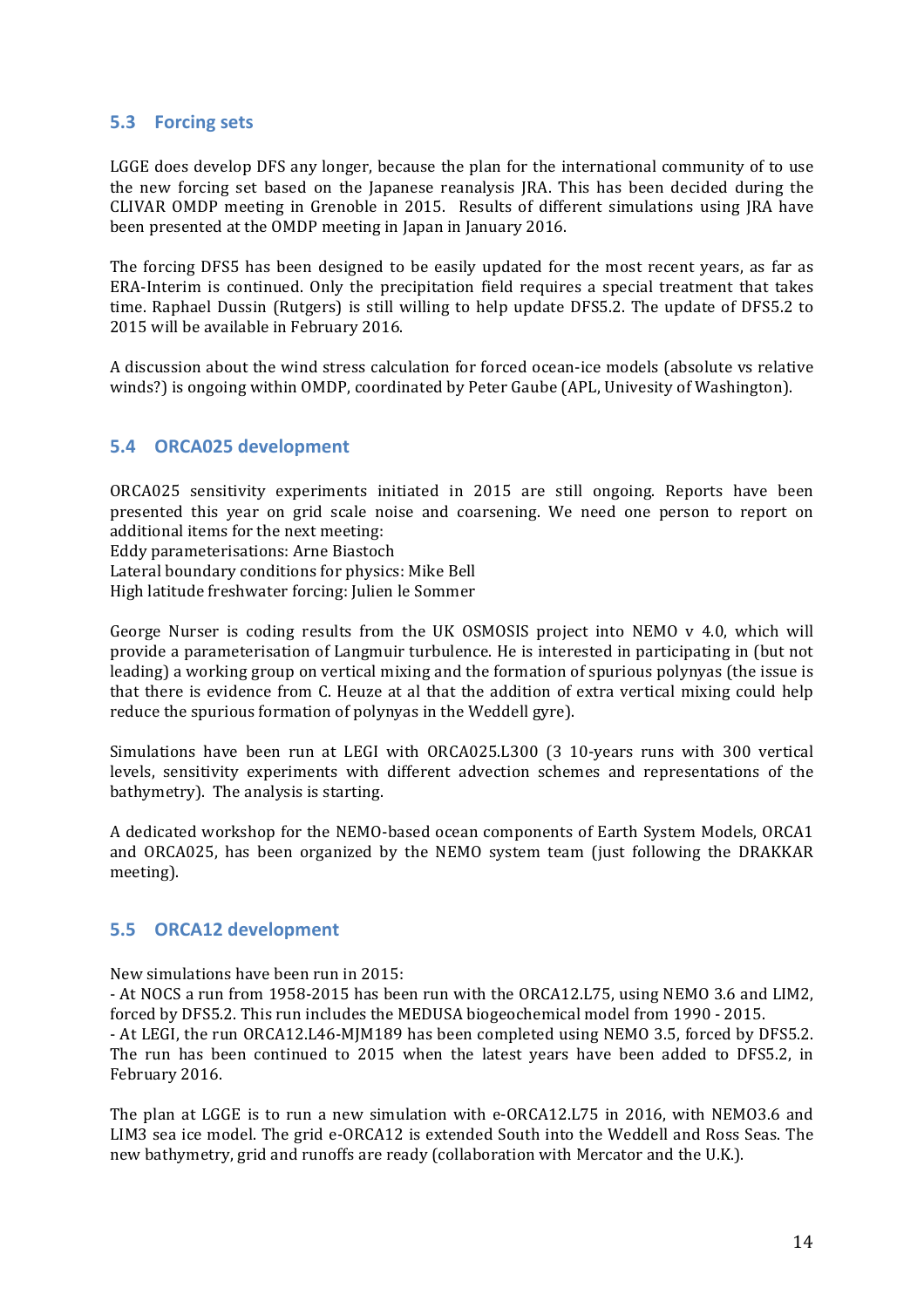At CMCC ORCA12 is not used but their global NEMO-based model has a similar resolution  $(1/16°)$ . CMCC asks to be included in discussions about ORCA12.

The following suggestions are made:

- the ORCA12 configurations should be shared using shaconemo.

- the first step is a French-U.K meeting to first share with each other and then make everything available to a larger group. This meeting should be prepared during the Exeter Workshop in April. 

- phone/videoconference meetings should be held more regularly during the year.

## **5.6 Toward higher resolution**

At GEOMAR, the strategy is to use AGRIF nests in ORCA025, like Viking  $(1/20^{\circ}$  North Atlantic). The benefit of going from  $1/12^{\circ}$  to  $1/20^{\circ}$  is very significant, regarding the subpolar gyre dynamics and the overflows. New nest are planned, one full Atlantic nest and one Agulhas nest.

LGEE has a proposal to run more experiments with NATL60  $(1/60^{\circ}$  North Atlantic with 300 vertical levels), in the context of the preparation of the SWOT satellite mission. A short report describing the 2015 NATL60 experiment is available on the DRAKKAR monitoring web site.

# **6 List of ORCA12 publications**

## **6.1 Peer-reviewed, published in 2014**

Deshayes, J., A.M. Treguier, B. Barnier, A. Lecointre, J. Le Sommer, J.M. Molines, T. Penduff, R. Bourdalle-Badie, Y. Drillet, G. Garric, R. Benshila, G. Madec, A. Biastoch, C. Böning, M. Scheinert, A.C. Coward, I.J.M. Hirschi: Oceanic hindcast simulations at high resolution suggest that the Atlantic MOC is bistable. Geophysical Research Letters. vol 40, issue 12 3069-3073, DOI: 10.1002/grl.50534 

Drillet, Y., Lellouche, J. M., Levier, B., Drévillon, M., Le Galloudec, O., Reffray, G., Regnier, C., Greiner, E., and Clavier, M., 2014: Forecasting the mixed layer depth in the north east Atlantic: an ensemble approach, with uncertainties based on data from operational oceanic systems, Ocean Sci. 10, 1013-1029, doi:10.5194/os-10-1013-2014,

Duchez, A., E. Frajka-Williams, N. Castro, J. Hirschi, and A. Coward, 2014: Seasonal to interannual variability in density around the Canary Islands and their influence on the Atlantic meridional overturning circulation at 26N, J. Geophys. Res. Oceans, 119, 1843-1860, doi:10.1002/ 2013JC009416.

Ferrari, R., Provost, C., Park, Y.-H., Sennéchael, N., Koenig, Z., Sekma, H., Garric, G., Bourdallé-Badie, R., 2014: Heat fluxes across the Antarctic Circumpolar Current in Drake Passage: Mean flow and eddy contributions. J. Geophys. Res., 119, 6381-6402.

Hughes, C.W., J. Williams, A.C. Coward, and B.A. de Cuevas, 2014: Antarctic circumpolar transport and the southern mode: a model investigation of interannual to decadal timescales. Ocean Science, 10, 215-225.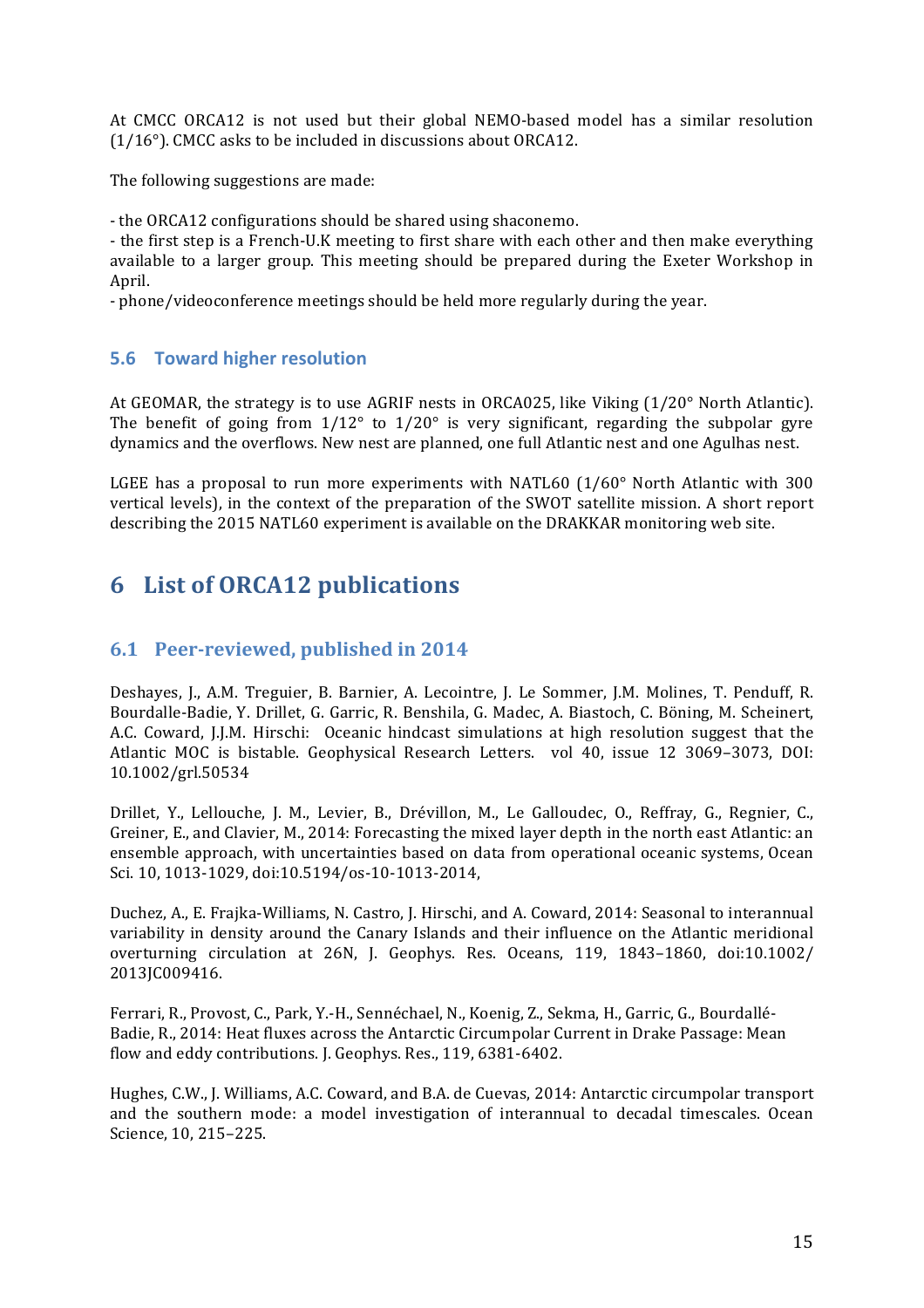Treguier, A.M., J. Deshayes, J. Le Sommer, C. Lique, G. Madec, T. Penduff, J.-M. Molines, B. Barnier, R. Bourdalle-Badie, and C. Talandier, 2014: Meridional transport of salt in the global ocean from an eddy-resolving model. Ocean Sci., 10, 243-255, 2014

## **6.2** Peer-reviewed, published in 2015

Barrier, N., J. Deshayes, A.M. Treguier and C. Cassou, 2015: Heat budget in the North Atlantic subpolar gyre: impacts of atmospheric weather regimes on the 1995 warming event. Progress in Oceanography, 130, 75-90.

Blaker, A., J. Hirschi, G. McCarthy, B. Sinha, S. Taws, R. Marsh, A. Coward, B. de Cuevas, 2015: Historical analogues of the recent extreme minima observed in the Atlantic meridional overturning circulation at 26N. Climate Dynamics, 44, 457-473.

Grégorio, S., T. Penduff, G. Sérazin, J.-M. Molines, B. Barnier, and J. Hirschi : Intrinsic variability of the Atlantic Meridional Overturning Circulation at interannual-to-multidecadal timescales. [. Phys. Oceanogr., 45, 7, pp. 1929-1946.

Marzocchi, A., J.M. Hirschi, P. Holliday, S. Cunningham, A.T. Blaker, A. Coward, 2015: The North Atlantic subpolar circulation in an eddy-resolving global ocean model, Journal of Marine Systems. Vol 142, 126-143. doi:10.1016/j.jmarsys.2014.10.007

Rieck, Jan Klaus, Böning, Claus W., Greatbatch, Richard John and Scheinert, Markus (2015) Seasonal variability of eddy kinetic energy in a global high-resolution ocean model Geophysical Research Letters, 42 (21). pp. 9379-9386. DOI 10.1002/2015GL066152.

Rühs, S., Getzlaff, K., Durgadoo, J. V., Biastoch, A. and Böning, C. W. (2015) On the suitability of North Brazil Current transport estimates for monitoring basin-scale AMOC changes Geophysical Research Letters, 42 (19). pp. 8072-8080. DOI 10.1002/2015GL065695.

Sérazin, G., T. Penduff, S. Grégorio, B. Barnier, J.-M. Molines, and L. Terray, 2015 : Intrinsic variability of sea-level from global  $1/12^{\circ}$  ocean simulations: spatio-temporal scales. J. Climate, 28, 4279–4292.

Steinle, L., C. Graves, T. Treude, B. Ferré, A. Biastoch, I. Bussmann, C. Berndt, S. Krastel, R. H. James, E. Behrens, C. W. Böning, J. Greinert, M. Scheinert, C.-J. Sapart, S. Sommer, M. F. Lehmann, and H. Niemann, 2015: Water column methanotrophy controlled by a rapid oceanographic switch, Nature Geoscience, 8, 378-382, doi: 10.1038/NGEO2420.

Vivier F., Park Y.-H., Sekma H. and Le Sommer J., 2015: Variability of the Antarctic Circumpolar Current transport through the Fawn Trough, Kerguelen Plateau. [doi] Deep Sea Research II, 114, 12-26.

## **6.3** Peer-reviewed, published in 2016 and in press

Akuetevi C.O.C, B.Barnier, J.Verron, J.-M.Molines and A. Lecointre, 2016: Interactions between the Somali Current Eddies during the Summer Monsoon: Insights from a numerical study. Ocean Science, 12, 185-205, doi:10.5194/os-12-185-2016, 2016.